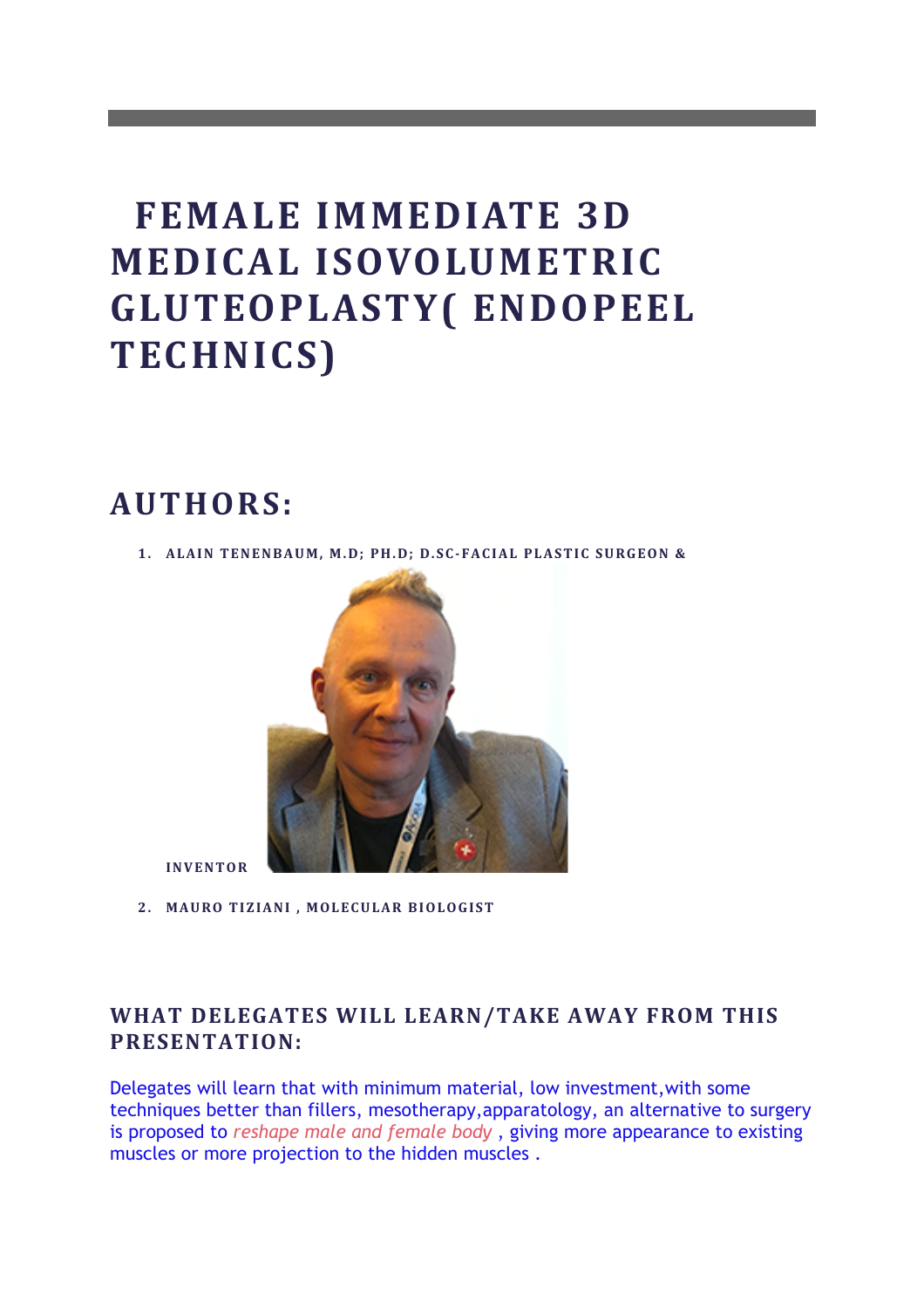# **INTRODUCTION**

The immediate chemical and medical Gluteopexy is a new weapon for dermatologists, plastic surgeons and gynecologists by using the techniques called Endopeel, which have like mechanisms of action a myotension, a myoplasty and a myopexy which duration does not exceed 6 months.

## **OBJECTIVES**

These techniques can be proposed to patients who wish to get a gluteopexy, to patients who are not candidates for a surgical Gluteoplasty, to patients which refuse suspension threads, to surgeons who want to complete their operation of Gluteoplasty with gluteopexy.

The *advantages* of these techniques are important for the patients,because of

- THE IMMEDIATE EFFECT.
- **THE ABSENCE OF SCAR,**
- THE ABSENCE OF DOWN TIME.
- **THE ABSENCE OF SOCIAL EVICTION,**
- AS THE TRANSITORY COMPLICATIONS WHICH ARE LIMITED ONLY TO SHORT **DURATION ECCHYMOSIS.**

#### **PATIENTS' SELECTION**

- All patients who desire a surgical or **non-surgical gluteoplasty** can be candidates, as **those not being candidate for any kind of filler**(the fillers are too often sources of complications like granulomas, necrosis, migration, nodules etc.), and those wanting to complete or to maintain the benefits of suspension threads .Best indication is not fatty gluteal area, sagging down
- *Our criters of exclusion*: Alcoholic patients, smokers, pregnant women, subjects under 18 years, patients affected with a cardiopathy, nephropathy and liver problems, patients using recently steroid anabolisants.

### **BENEFITS AND ADVANTAGES-RESULTS**

- The gluteopexy effect is immediate and is perfectly visible 30 minutes after the end of the treatment with a maximum result 2 to 3 days after the procedure.
- The gluteopexy effect is early and will be relayed by the *late peeling effect, specific to the techniques Endopeel.*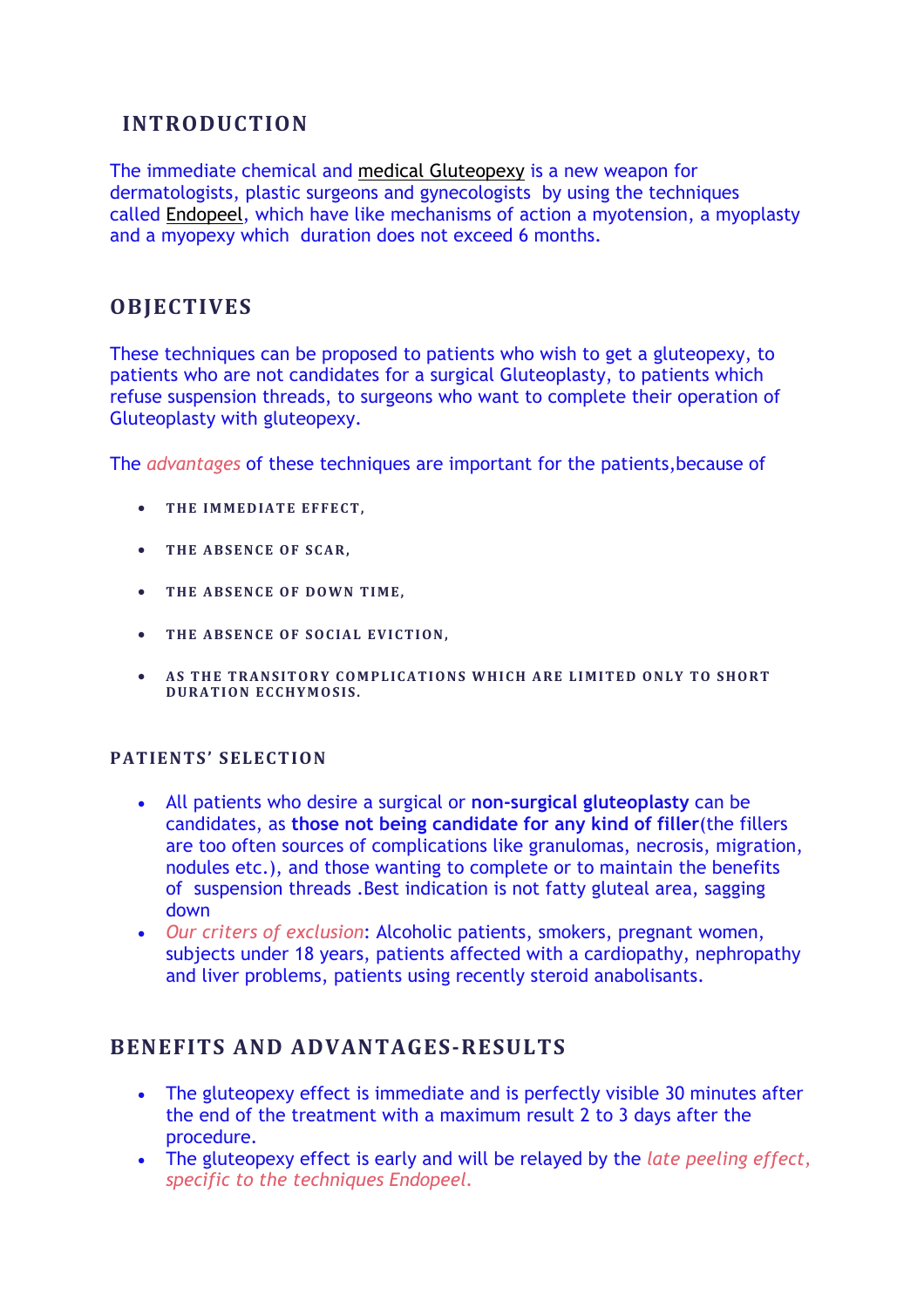- The treatment can be ineffective in 8% of the cases (bad technique).
- *The effectiveness of this treatment increases with the number or the repetition of the procedures* because the basic muscular tone will be thus increasingly high on the scale of the tension of this last
- It is easy to prove objectively the effectiveness of this treatment by treating for example only one side only on the same patient and by making a comparison between the treated side and the controlateral untreated one by pure visual inspection, or by photographic images, or by using points of reference. Results can be not only appreciated by inspection but also by palpation and eventually for very special experts by percussion.
- These same parameters are taken again to evaluate the duration of the results objectively
- The procedure is painless
- In the field of safety, so far and since 20 years these techniques started to be used, no legal procedure against a physician using the techniques Endopeel was announced and/or indexed to our knowledge. The only complications met are only transitory, like ecchymosis.
- **The report/ratio benefit cost of the treatment is accepted in the large majority of the cases.**

# **TECHNIQUES -PROCEDURES**

- The selection of the patients has been described above.
- The material to be used is the following:

The specific patented preparation from Dr. Alain Tenenbaum & Sr. Mauro Tiziani

- Syringes 1 ml luer lock
- Flexible needles for the body25 or 27g
- 1 needle 18g to aspire the solution
	- A post, Endopeel, cold cream

Finally one not alcoholic disinfecting product, latex free gloves and

#### gauzes.

- The technique known as standard treats: the whole gluteal area on all sides, the banana fold, eventually the areas under the banana fold as the area above the bitrochanteric line.
- Areas of, love handles, can be treated as well if there is no fat excess. In case of fat excess a prior lipoplasty should be done and Endopeel technique can follow 1 month after the lipoplasty procedure.
- The basic technique consists in injecting in subcutaneous perpendicular to the plan of the muscles 0.10 ml of the patented solution each 2cm and